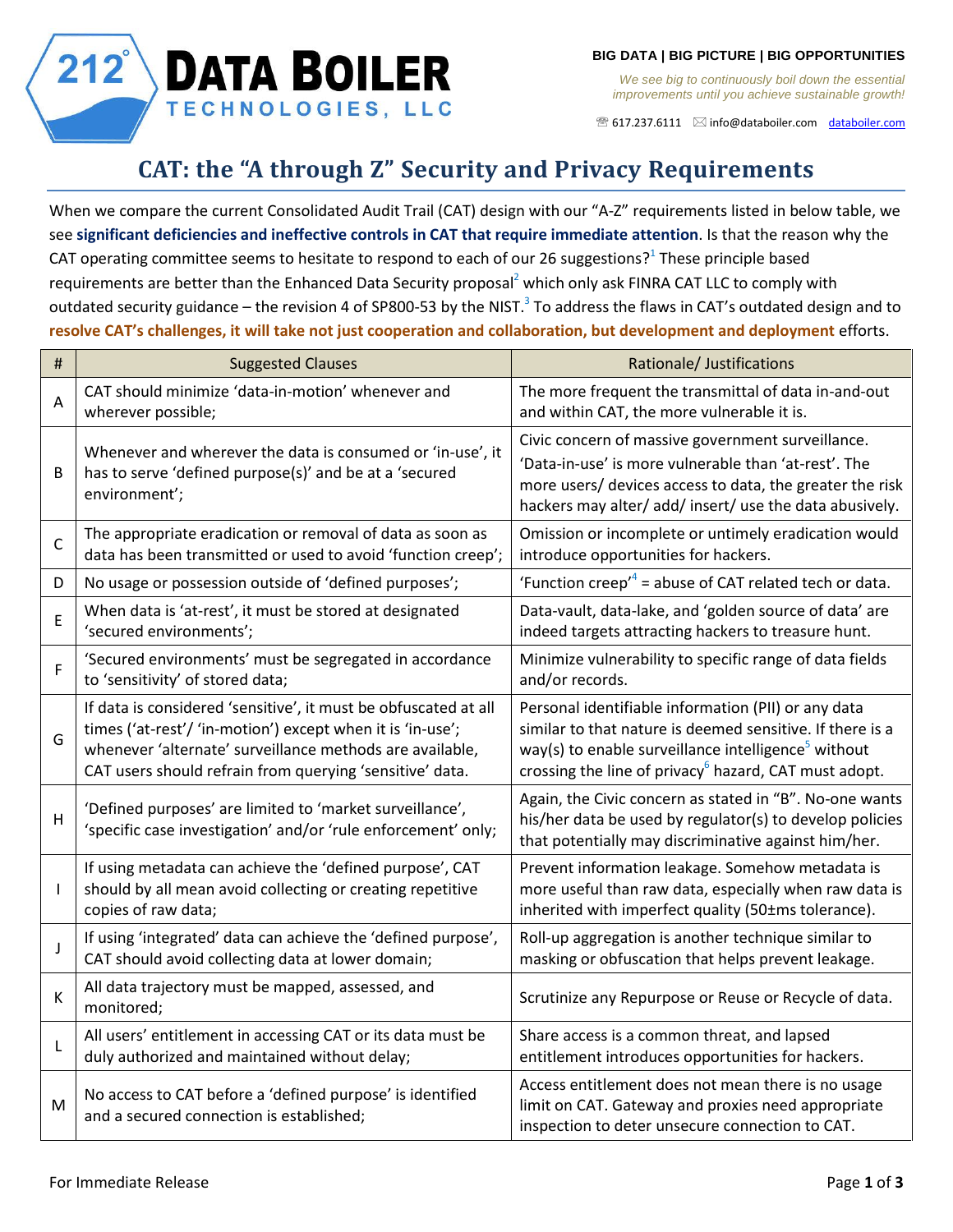## **BIG DATA | BIG PICTURE | BIG OPPORTUNITIES**

*We see big to continuously boil down the essential improvements until you achieve sustainable growth!*

 $\mathcal{F}$  617.237.6111  $\boxtimes$  [info@databoiler.com](mailto:info@databoiler.com) [databoiler.com](http://www.databoiler.com/)

| $\#$           | <b>Suggested Clauses (continue)</b>                                                                                                                                                                                                           | Rationale/ Justifications                                                                                                                                                                                                                                                                 |
|----------------|-----------------------------------------------------------------------------------------------------------------------------------------------------------------------------------------------------------------------------------------------|-------------------------------------------------------------------------------------------------------------------------------------------------------------------------------------------------------------------------------------------------------------------------------------------|
| P              | Whenever possible, apply analytic techniques closest to the<br>original source of data rather than making redundant<br>copies of data;                                                                                                        | Redundant copies of data affect data quality and<br>expose the information to higher chance of<br>unauthorized access.                                                                                                                                                                    |
| ${\sf N}$      | All user activities must be logged timely in the system;                                                                                                                                                                                      | For scrutinization of any abnormal activities.                                                                                                                                                                                                                                            |
| $\mathsf{O}$   | CAT functionalities and 'data-in-use' should be segregated<br>based on 'defined purpose(s)' of specific user group(s);                                                                                                                        | Restrict the usage to specific range of data fields<br>and/or records that fits the 'defined purpose(s)'.                                                                                                                                                                                 |
| Q              | Use of 'predefined automated analytical steps' instead of<br>ad-hoc data query wherever possible;                                                                                                                                             | 'Predefined automated analytical steps' require proper<br>testing and authorization by Operating Committee.                                                                                                                                                                               |
| R              | Volume and frequency of ad-hoc data queries for 'specific<br>case investigation' or 'rule enforcement' purpose is limited;                                                                                                                    | E.g. to < 0.001% of daily order volume of the targeted<br>broker-dealer with suspicious activity per-query per-<br>user per-day; < 0.01% in aggregate every two weeks.                                                                                                                    |
| S              | No access to CAT for 'market surveillance' purpose prior to<br>identifying symptoms of irregularity that are substantiated<br>by data at SIPs and/or analytical procedures at SROs/ the<br>SEC;                                               | Again, the Civic concern as stated in "B". Suspicion of<br>crime or anticipation of market turmoil should begin<br>with some basis or require 'search warrant' before<br>permissible surveillance on information that would<br>otherwise be considered as private.                        |
| T              | Bulk data extraction is generally prohibited, except during<br>'market crash' with special authorization from the SEC;                                                                                                                        | Where 'market crash' period may refer to Limit Up-<br>Limit Down trigger or exchange halt scenarios.                                                                                                                                                                                      |
| $\cup$         | Database server infrastructure and configuration should<br>prioritize 'consistency' and 'partition tolerance' over<br>'availability', and CAT system should be in compliant with<br>Atomicity, Consistency, Isolation, and Durability (ACID). | The controversy is that CAT as a surveillance tool is<br>supposed to prioritize 'availability' over the two other<br>attributes. Real-time or velocity of data serves to<br>provide a higher values than veracity of data during a<br>'market crash'. The T+5 access defeats CAT purpose. |
| $\vee$         | Data loss protection (DLP) infrastructure must include<br>proper steps for effective and efficient data disposal;                                                                                                                             | Retaining more data than necessary is a liability.<br>Record retention must be enforced diligently.                                                                                                                                                                                       |
| W              | Audit logs (including user activities, network performance<br>and other system gauges for automated threat detection)<br>must be readily available for exam upon request;                                                                     | The timelier the review, the higher the chance to<br>salvage a loss situation.                                                                                                                                                                                                            |
| $\pmb{\times}$ | Abnormality to CAT or its data or connectivity, or breach of<br>control must be reported in timely manner;                                                                                                                                    | Give the reviewers the authority to provide non-bias<br>and timely report of problems to the upmost Seniors.                                                                                                                                                                              |
| Υ              | Any control compromised must be diligently rectified;<br>independent assessment to recommend interim actions;                                                                                                                                 | Avoid 'bandage' or temporary fix, or a fix in one area<br>may inadvertently cause vulnerability in other area(s).                                                                                                                                                                         |
| $\mathsf Z$    | Must actively observe, adopt and pursuit relevant<br>information security and privacy best practices.                                                                                                                                         | Continuous improvement, ensure forward looking (e.g.<br>today's encryption will be obsoleted upon quantum).                                                                                                                                                                               |



 $212^{\circ}$ 

**DATA BOILER** 

TECHNOLOGIES, LLC

## *By [Kelvin To](https://www.linkedin.com/in/kelvin-to-9125955), Founder and President of Data Boiler Technologies*

At Data Boiler, we see big to continuously boil down the essential improvements that fit for your purpose. Between my patented inventions and the wealth of experience of my partner, Peter Martyn, we are about finding rare but high-impact values in controversial matters, straight talk of control flaws, leading innovation and change, creation of viable paths toward sustainable development and economic growth.